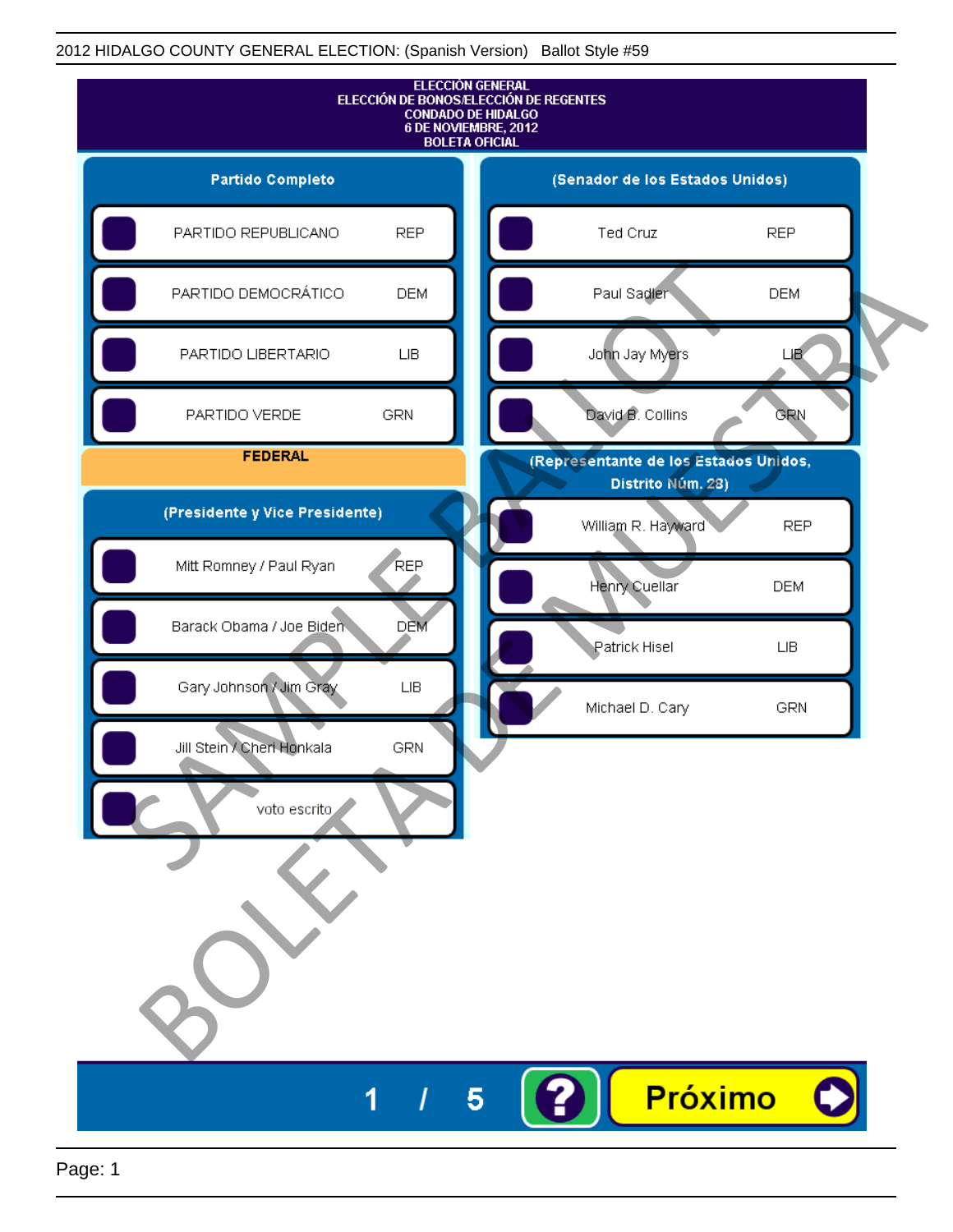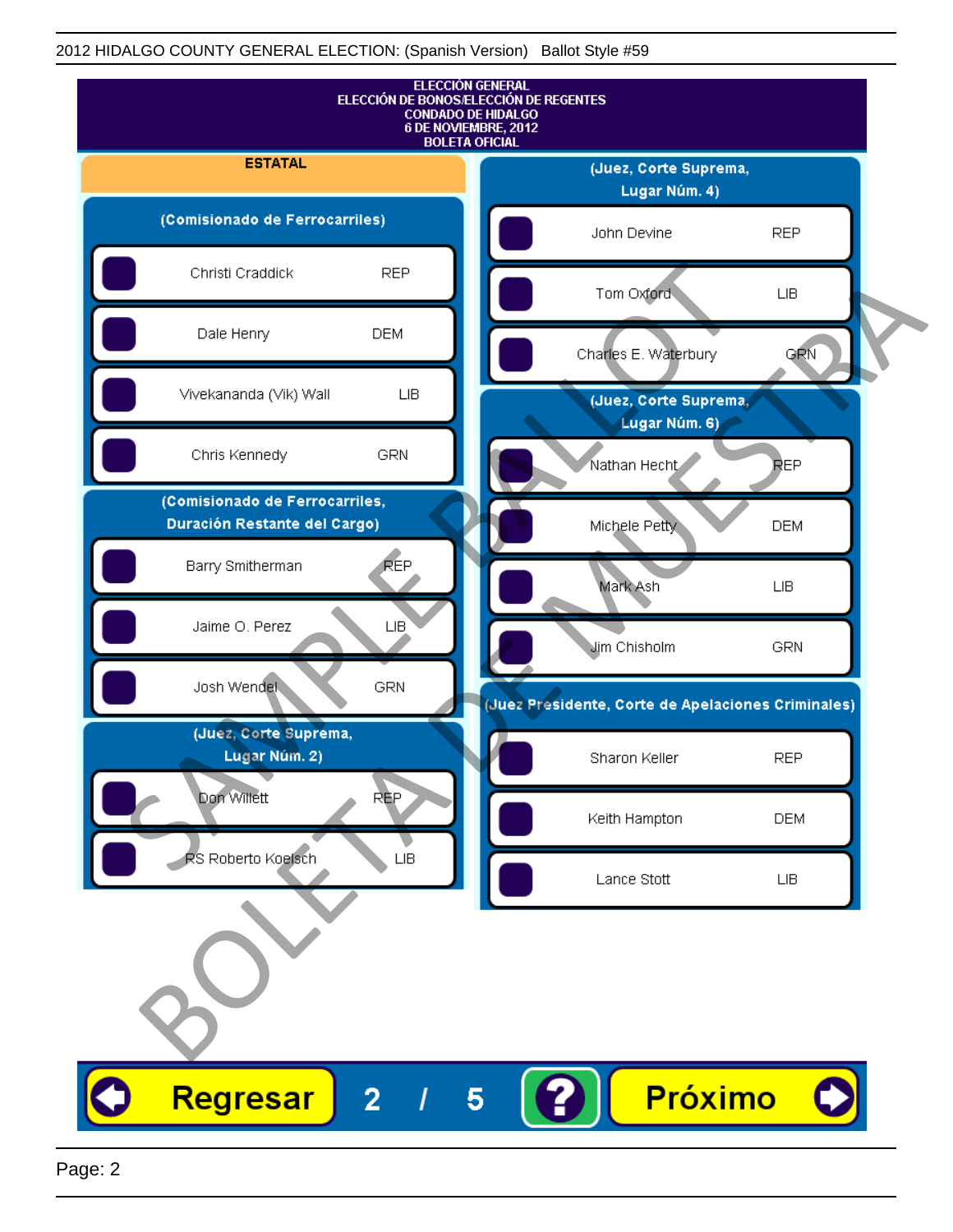

Page: 3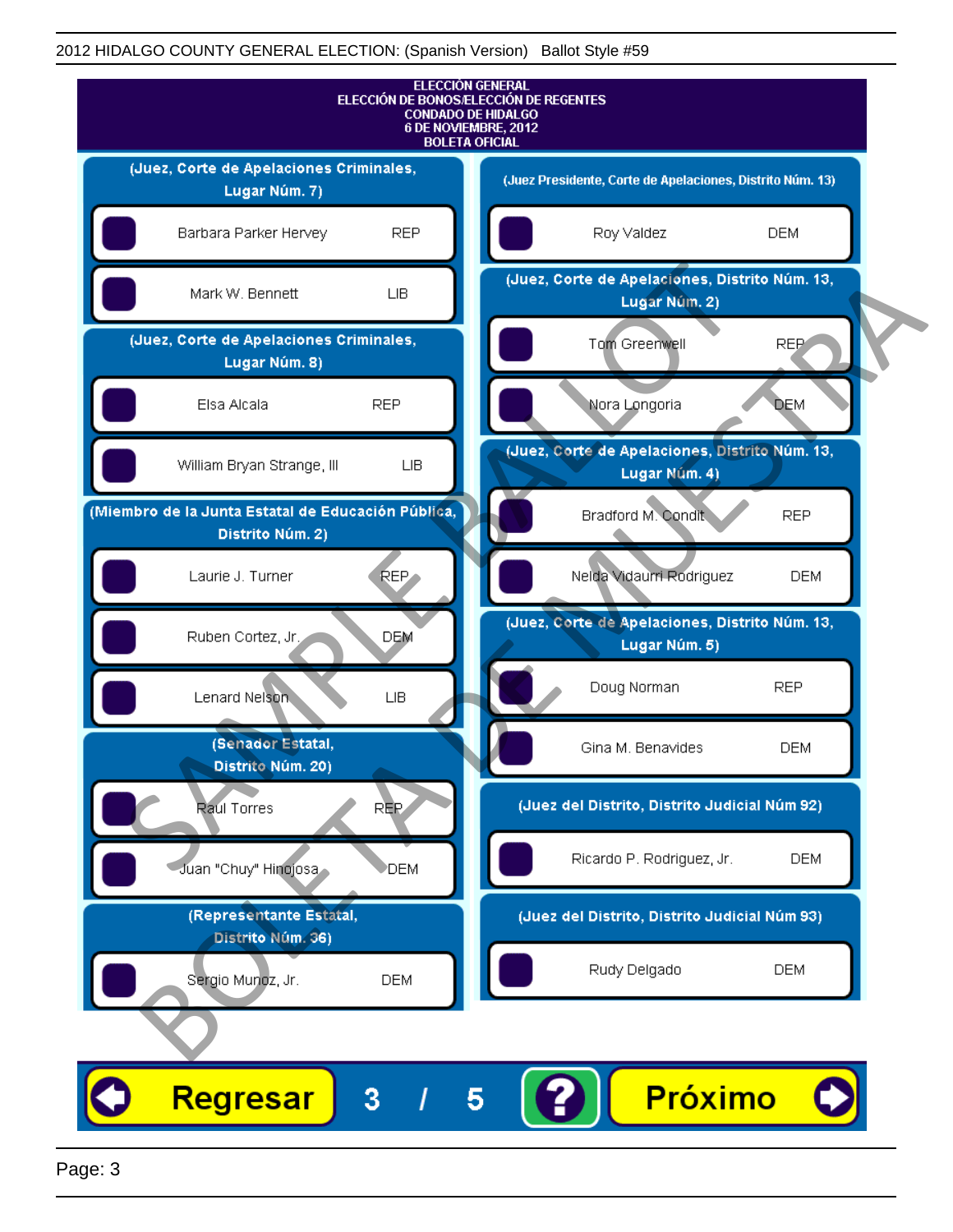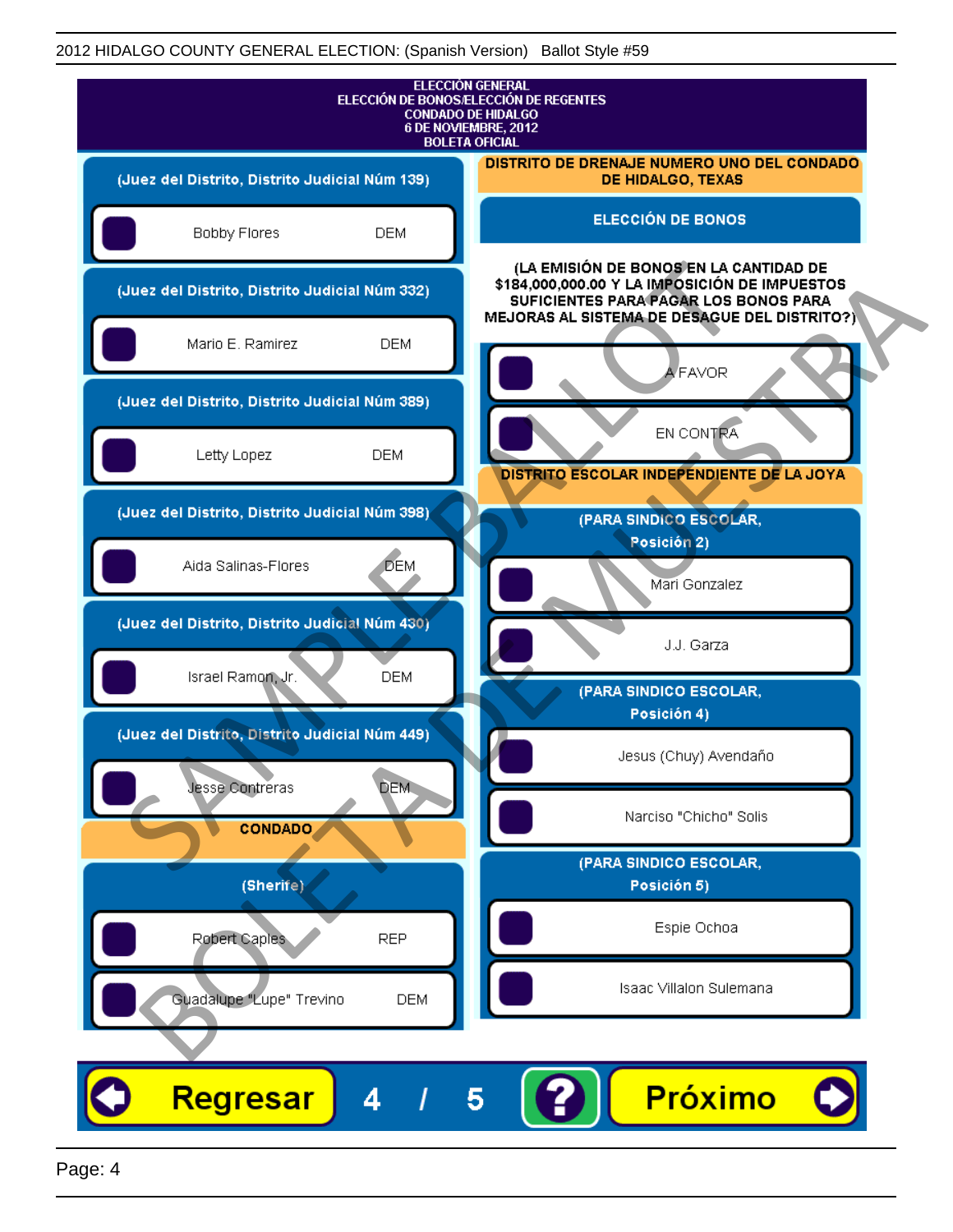|                                       | <b>ELECCIÓN GENERAL</b><br>ELECCIÓN DE BONOS/ELECCIÓN DE REGENTES<br><b>CONDADO DE HIDALGO</b>                                                                                                                                                                                                                                                                                             |
|---------------------------------------|--------------------------------------------------------------------------------------------------------------------------------------------------------------------------------------------------------------------------------------------------------------------------------------------------------------------------------------------------------------------------------------------|
|                                       | 6 DE NOVIEMBRE, 2012<br><b>BOLETA OFICIAL</b>                                                                                                                                                                                                                                                                                                                                              |
| (PARA SINDICO ESCOLAR,                | CANDIDATO SIN CONTENDIENTE DECLARADO ELECTO                                                                                                                                                                                                                                                                                                                                                |
| Posición 6)                           | (Juez, Corte de Ley del Condado, Núm. 7)                                                                                                                                                                                                                                                                                                                                                   |
| Irene M. Garcia                       | Sergio Valdez (DEM)<br>(Asesor-Colector de Impuestos del Condado)<br>Pablo "Paul" Villarreal, Jr. (DEM)                                                                                                                                                                                                                                                                                    |
| Oscar "Coach" Salinas                 | (Comisionado del Condado, Precincto Núm. 1)<br>A.C. Cuellar Jr. (DEM)                                                                                                                                                                                                                                                                                                                      |
| (PARA SINDICO ESCOLAR,<br>Posición 7) | (Comisionado del Condado, Precincto Núm. 3)<br>Joe M. Flores (DEM)                                                                                                                                                                                                                                                                                                                         |
| Arnoldo Ochoa                         | (Juez de Paz, Precinto Núm. 1, Lugar Núm. 1)<br>Gilberto Saenz (DEM) <sup>®</sup>                                                                                                                                                                                                                                                                                                          |
| Joel Garcia                           | (Juez de Paz, Precinto Núm. 2, Lugar Núm. 1)<br>Robert M. "Bobby" Contreras (DEM)<br>(Juez de Paz, Precinto Núm. 3, Lugar Núm. 1)                                                                                                                                                                                                                                                          |
|                                       | Luis J. Garza (DEM)<br>(Juez de Paz, Precinto Núm. 4, Lugar Núm. 1)<br>Charlie Espingza (DEM)<br>(Agente de policía, Precinto Núm. 1)<br>Celestino Avila Jr. (DEM)<br>(Agente de policía, Precinto Núm. 2)<br>Martin "Marty" Cantú (DEM)<br>(Agente de policía, Precinto Núm. 3)<br>Lazaro "Larry" Gallardo Jr. (DEM)<br>(Agente de policía, Precinto Núm. 4)<br>J.E. "Eddie" Guerra (DEM) |
|                                       |                                                                                                                                                                                                                                                                                                                                                                                            |
| Regresar<br>5                         | Revisar<br>5                                                                                                                                                                                                                                                                                                                                                                               |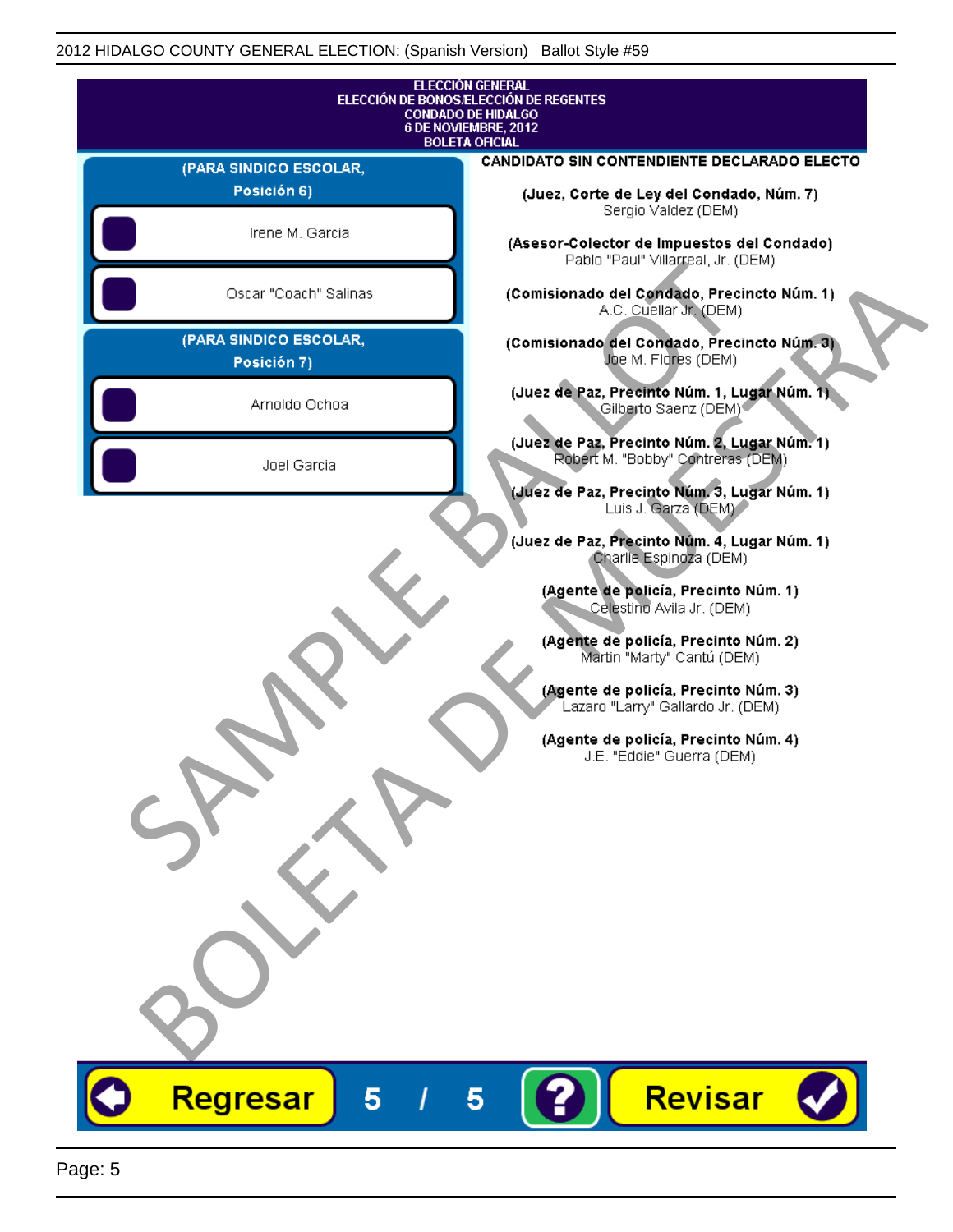Presione el nombre del candidato o el título de la contienda para volver a la contienda.

El botón Votar se iluminará

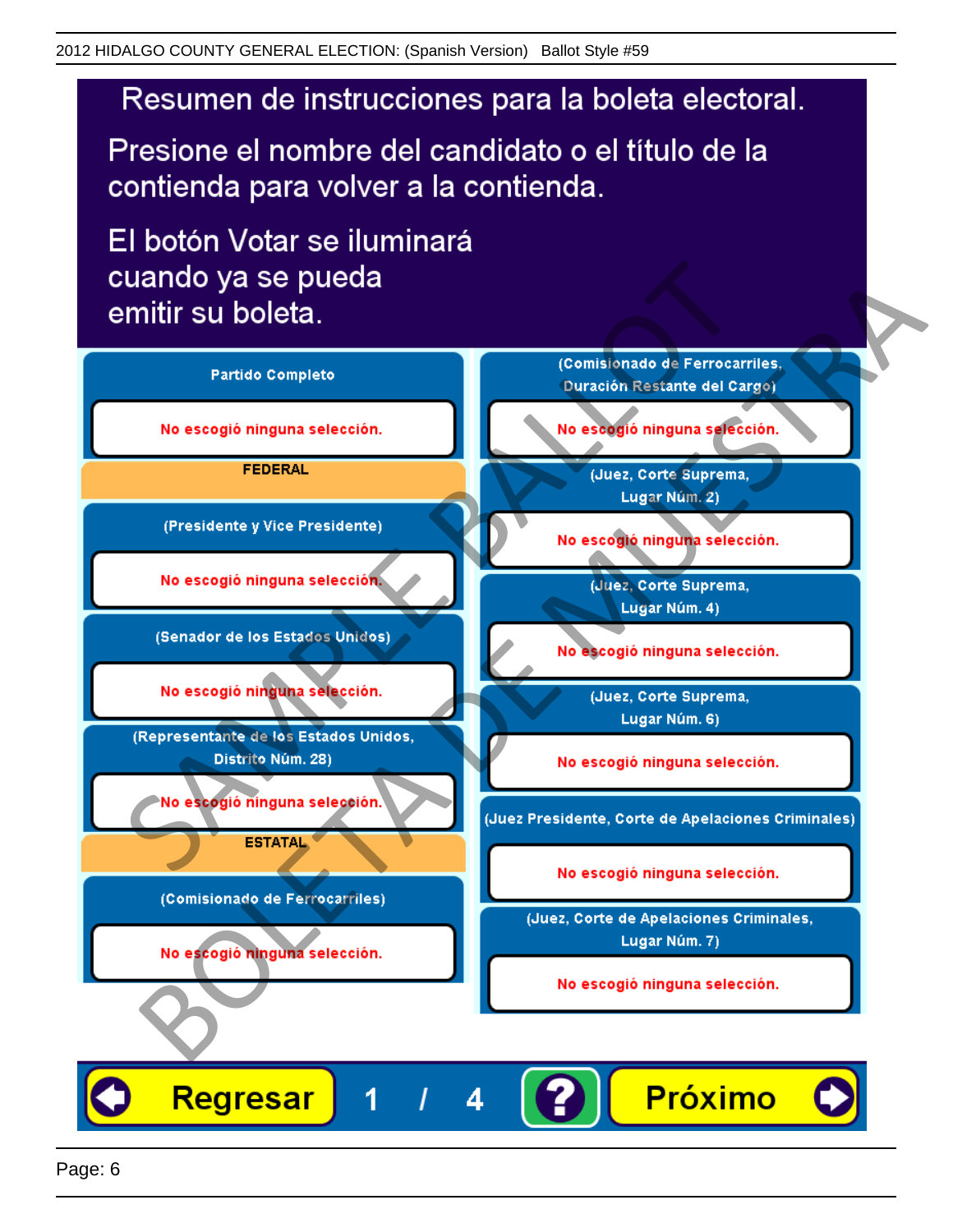Presione el nombre del candidato o el título de la contienda para volver a la contienda.

El botón Votar se iluminará



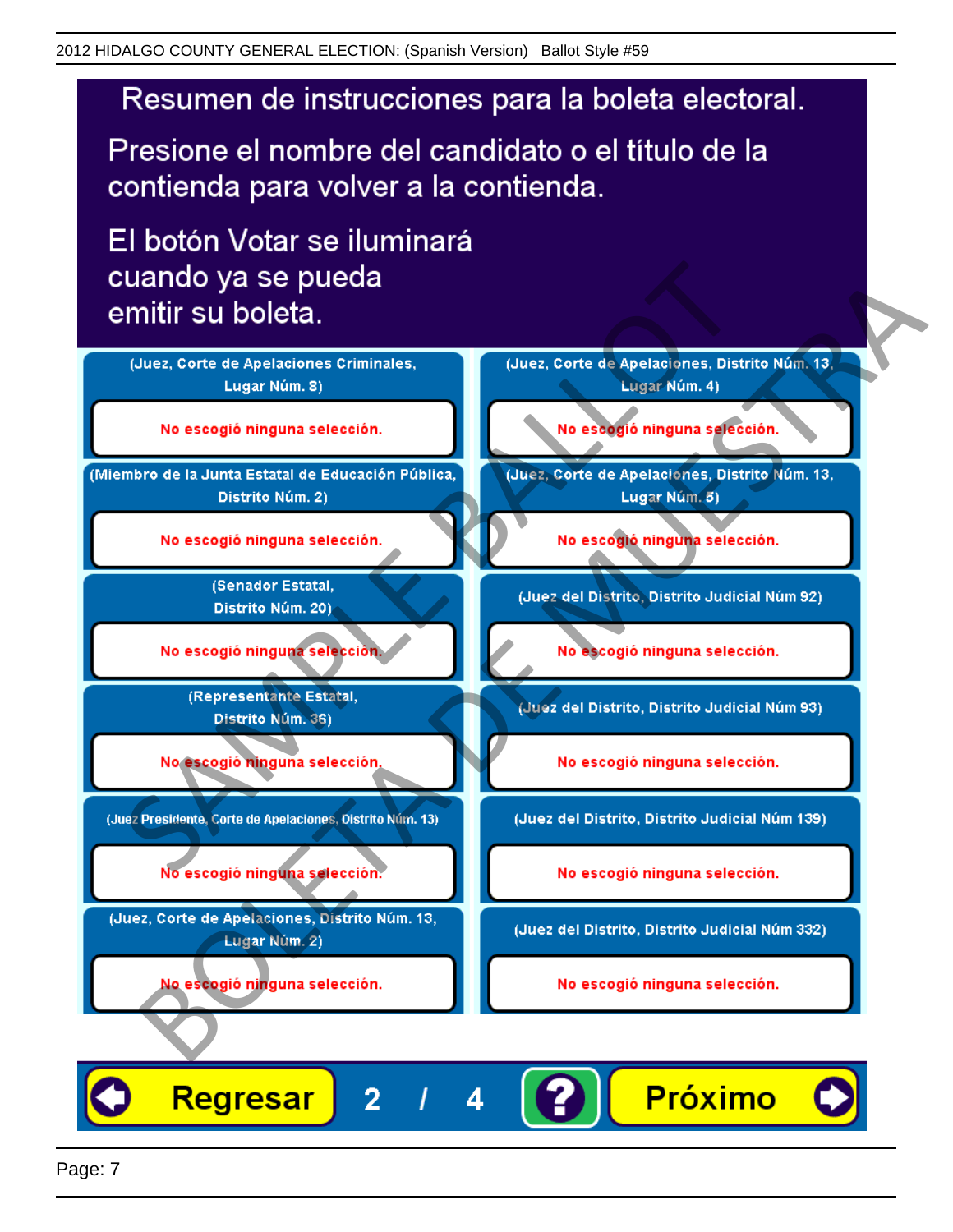Presione el nombre del candidato o el título de la contienda para volver a la contienda.

El botón Votar se iluminará